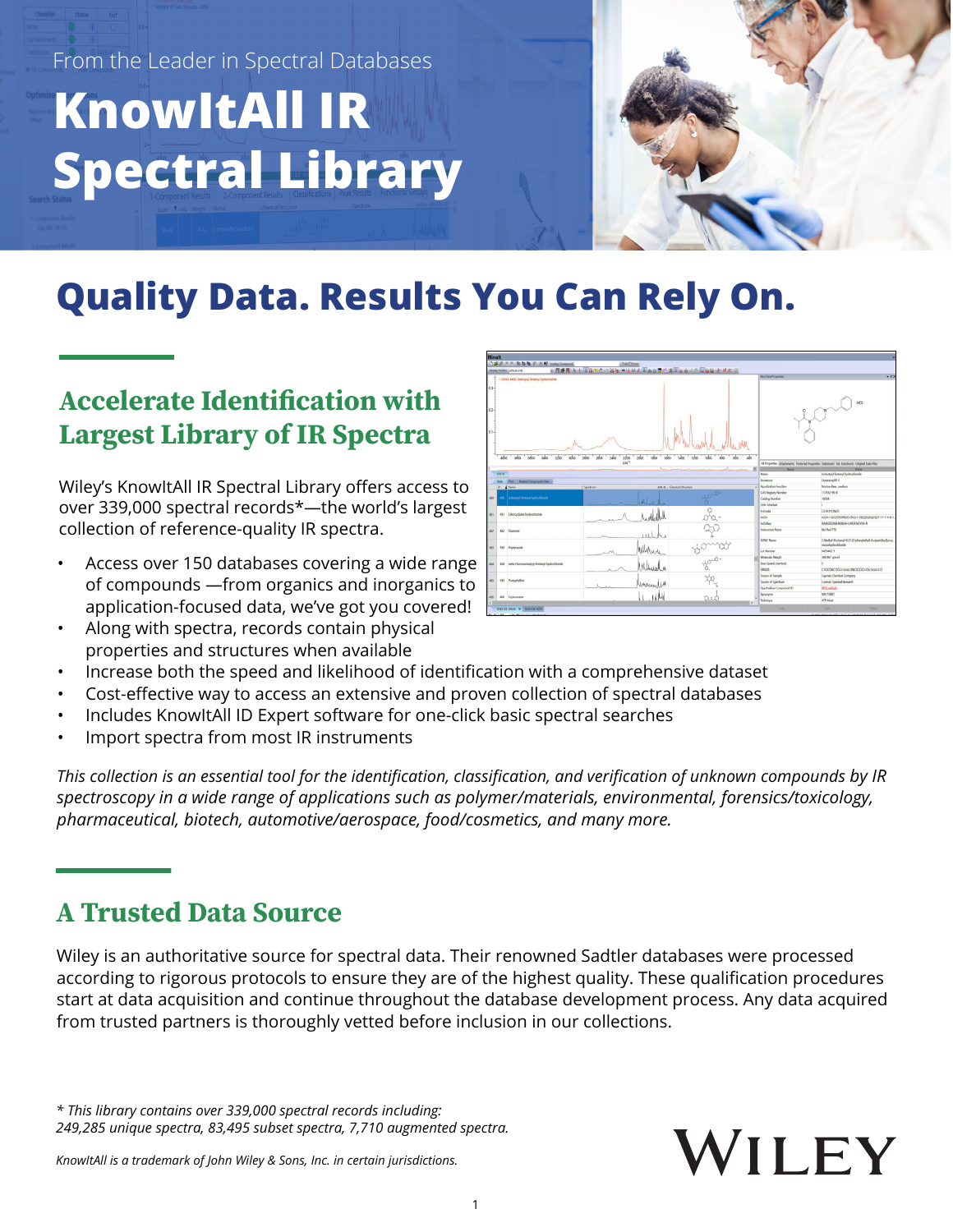#### **Includes Access to Over 150 Spectral Databases**

ATR-IR - Sadtler Controlled & Prescription Drugs 1 - Wiley ATR-IR - Sadtler Controlled & Prescription Drugs 2 - Wiley ATR-IR - Sadtler Controlled & Prescription Drugs 3 - Wiley ATR-IR - Sadtler Controlled & Prescription Drugs 4 - Wiley ATR-IR - Sadtler Flavors & Fragrances - Wiley ATR-IR - Sadtler Inorganics 1 - Wiley ATR-IR - Sadtler Inorganics 2 - Wiley ATR-IR - Sadtler NIOSH Pocket Guide to Chemical Hazards Compounds - Wiley ATR-IR - Sadtler Nutraceuticals 1 - Wiley ATR-IR - Sadtler Nutraceuticals 2 - Wiley ATR-IR - Sadtler Organometallics 1 - Wiley ATR-IR - Sadtler Organometallics 2 - Wiley ATR-IR - Sadtler Plasticizers - Wiley ATR-IR - Sadtler Polymers - Wiley ATR-IR - Sadtler Polymers & Monomers (Basic) 1 - Wiley ATR-IR - Sadtler Polymers & Monomers (Basic) 2 - Wiley ATR-IR - Sadtler Polymers & Monomers (Basic) 3 - Wiley ATR-IR - Sadtler Polymers & Monomers (Basic) 4 - Wiley ATR-IR - Sigma-Aldrich Library of ATR-IR Spectra - Wiley ATR-IR - Sadtler Solvents - Wiley ATR-IR - Sadtler Standards 1 - Wiley ATR-IR - Sadtler Standards 2 - Wiley ATR-IR - Sadtler Standards 3 - Wiley ATR-IR - Sadtler Standards 4 - Wiley ATR-IR - Sadtler Standards 5 - Wiley ATR-IR - Sadtler Standards 6 - Wiley ATR-IR - Sadtle`r Standards 7 - Wiley ATR-IR - Sadtler Steroids, Androgens, Progestins, & Estrogens - Wiley ATR-IR - SWGDRUG ATR-IR Spectral Library - Wiley IR - Sadtler Acrylates & Methacrylates - Wiley IR - Sadtler Adhesives & Sealants - Wiley IR - Sadtler Adhesives & Sealants (Subset) - Wiley IR - Sadtler Alcohols & Phenols - Wiley IR - Sadtler Aldehydes - Wiley IR - Sadtler Amino Acids & Peptides - Wiley IR - Sadtler Anhydrides & Lactones - Wiley IR - Automobile Paint Chips IR - Sadtler Biochemicals - Wiley IR- Canadian Forensics IR - Sadtler Carboxylic Acids - Wiley IR - Sadtler Coating Chemicals - Wiley IR - Sadtler Coating Chemicals (Revised) - Wiley IR - Sadtler Commonly Abused Drugs (Acid) - Wiley IR - Sadtler Commonly Abused Drugs (Base) - Wiley IR - Sadtler Controlled & Prescription Drugs - Wiley IR - Sadtler Demo Database - Wiley IR - Sadtler Dyes - Wiley IR - Sadtler Dyes, Alkynes & Azo Compounds - Wiley IR - Sadtler Dyes, Pigments & Stains - Wiley IR - Sadtler Electric Power Plant Materials - Wiley IR - Sadtler EPA Vapor Phase - Wiley IR - Sadtler Epoxy Resins, Curing Agents & Additives - Wiley IR - Sadtler Esters - Wiley IR - Sadtler Explosive Materials - Wiley IR - Sadtler Fats, Waxes & Derivatives - Wiley IR - Sadtler Fibers & Textile Chemicals - Wiley IR - Sadtler Fibers by Microscope - Wiley IR - Sadtler Flame Retardants - Wiley IR - Sadtler Flavors & Fragrances - Wiley IR - Sadtler Flavors & Fragrances (Vapor Phase) - Wiley IR - Sadtler Flavors, Fragrances & Oils - Wiley IR - Sadtler Food Additives - Wiley IR - Sadtler Food Additives (Revised) - Wiley IR - Sadtler Gases & Vapors - Wiley IR - Georgia State Crime Lab IR - Sadtler HAZMAT (Hazardous Materials) - Wiley IR - Sadtler Hydrocarbons - Wiley IR - Sadtler Hydrocarbons & Halogenated Hydrocarbons - Wiley IR - Industrial Chemicals, Basic Organic Compounds - Wiley IR - Industrial Chemicals, Pure Organic Compounds - Wiley IR - Sadtler Inorganics - Wiley IR - Sadtler Inorganics (Subset) - Wiley IR - Sadtler Intermediates - Wiley IR - Sadtler Intermediates (Basic) - Wiley IR - Sadtler Ketones - Wiley IR - Sadtler Lubricant Additives 1 - Wiley IR - Sadtler Lubricant Additives 2 - Wiley

- IR Sadtler Lubricants 1 Wiley
- IR Sadtler Lubricants 2 Wiley
- IR Sadtler Minerals & Clays Wiley
- IR Sadtler NIOSH Pocket Guide to Chemical Hazards Compounds (Vapor Phase) - Wiley
- IR Sadtler NIOSH Pocket Guide to Chemical Hazards Compounds Wiley
- IR Sadtler Nucleic Acids, Nucleosides & Nucleotides Wiley
- IR Sadtler Organometallics Wiley
- IR Sadtler Organometallics, Inorganics, & Compounds with Si, B or D Wiley
- IR Organosilicons
- IR Sadtler Pesticides & Agricultural Chemicals Wiley
- IR Sadtler Petroleum Chemicals Wiley
- IR Sadtler Pharmaceutical Excipients Wiley
- IR Sadtler Pharmaceuticals Wiley
- IR Sadtler Phosphorus Compounds Wiley
- IR Sadtler Plasticizers Wiley
- IR Sadtler Pollutants (Vapor Phase) Wiley
- IR Sadtler Polymer Additives Wiley
- IR Sadtler Polymer Additives (Revised) Wiley
- IR Polymer Additives, Hummel Industrial Wiley IR - Sadtler Scholl Polymer Processing Chemicals - Wiley
- 
- IR Sadtler Polymeric Compounds Wiley
- IR Sadtler Polymers & Monomers (Basic) 1 Wiley
- IR Sadtler Polymers & Monomers (Basic) 2 Wiley IR - Sadtler Polymers & Monomers (Basic) 3 - Wiley
- IR Sadtler Polymers & Monomers (Comprehensive) Wiley
- IR Sadtler Polymers & Monomers (Subset) 1 Wiley
- IR Sadtler Polymers & Monomers (Subset) 2 Wiley
- IR Sadtler Polymers, Controlled Pyrolyzates Wiley
- IR Sadtler Polymers, Hummel Wiley
- IR Polymers, Hummel Defined Wiley
- IR Polymers, Hummel Defined Basic Wiley
- IR Polymers, Hummel Industrial Wiley
- IR Polymers, Hummel Industrial Monomers Wiley
- IR Polymers, Hummel Industrial Polymers Wiley
- IR Sadtler Polyols Wiley
- IR Sadtler Prepared & Prescription Drugs (Acid) Wiley
- IR Sadtler Prepared & Prescription Drugs (Base) Wiley
- IR Sadtler Priority Pollutants Wiley
- IR Sadtler Priority Pollutants (Vapor Phase) Wiley
- IR Sadtler Protective Materials Wiley
- IR Sadtler Rubber Chemicals Wiley
- IR Sadtler Rubber Chemicals (Revised) Wiley
- IR Sadtler Solvents Wiley
- IR Sadtler Solvents (Basic) Wiley
- IR Sadtler Solvents (Vapor Phase) Wiley
- IR Sadtler Standards (Comprehensive) Wiley
- IR Sadtler Standards (Organic & Polymeric Compounds Subset) Wiley
- IR Sadtler Standards (Selected Subset) Wiley
- IR Sadtler Standards (Subset) 1 Wiley
- IR Sadtler Standards (Subset) 2 Wiley
- IR Sadtler Standards (Vapor Phase Comprehensive) Wiley
- IR Sadtler Standards (Vapor Phase Selected Subset) Wiley
- IR Sadtler Standards 1 Wiley
- IR Sadtler Standards 2 Wiley
- IR Sadtler Standards 3 Wiley
- IR Sadtler Standards 4 Wiley
- IR Sadtler Standards 5 Wiley
- IR Sadtler Standards 6 Wiley
- IR Sadtler Starter Database Wiley
- IR Sadtler Steroids 1 Wiley
- IR Sadtler Steroids 2 Wiley
- IR Sadtler Steroids, Androgens, Progestins, & Estrogens Wiley
- IR Sadtler Sugars & Carbohydrates Wiley
- IR Sadtler Sulfur Compounds Wiley
- IR Sadtler Surfactants (Basic) Wiley
- IR Sadtler Surfactants (Comprehensive) Wiley
- IR Sadtler Surfactants (Subset) 1 Wiley
- IR Sadtler Surfactants (Subset) 2 Wiley
- IR Surfactants, Hummel Wiley
- IR Sadtler Tutorial Database Wiley
- IR Sadtler University Standards Wiley
- IR Sadtler Water Treatment Chemicals Wiley
- IR Sigma-Aldrich Library of FT-IR Spectra Wiley
- IR Sigma-Aldrich Library of Flavors & Fragrances FT-IR Spectra Wiley
- 
- IR Sigma-Aldrich Library of Vapor Phase FT-IR Spectra Wiley
- IR Vapor Phase FT-IR Library of Synthetic Cannabinoids Wiley
- NIR Common Organic Compounds (High) (Low) Wiley